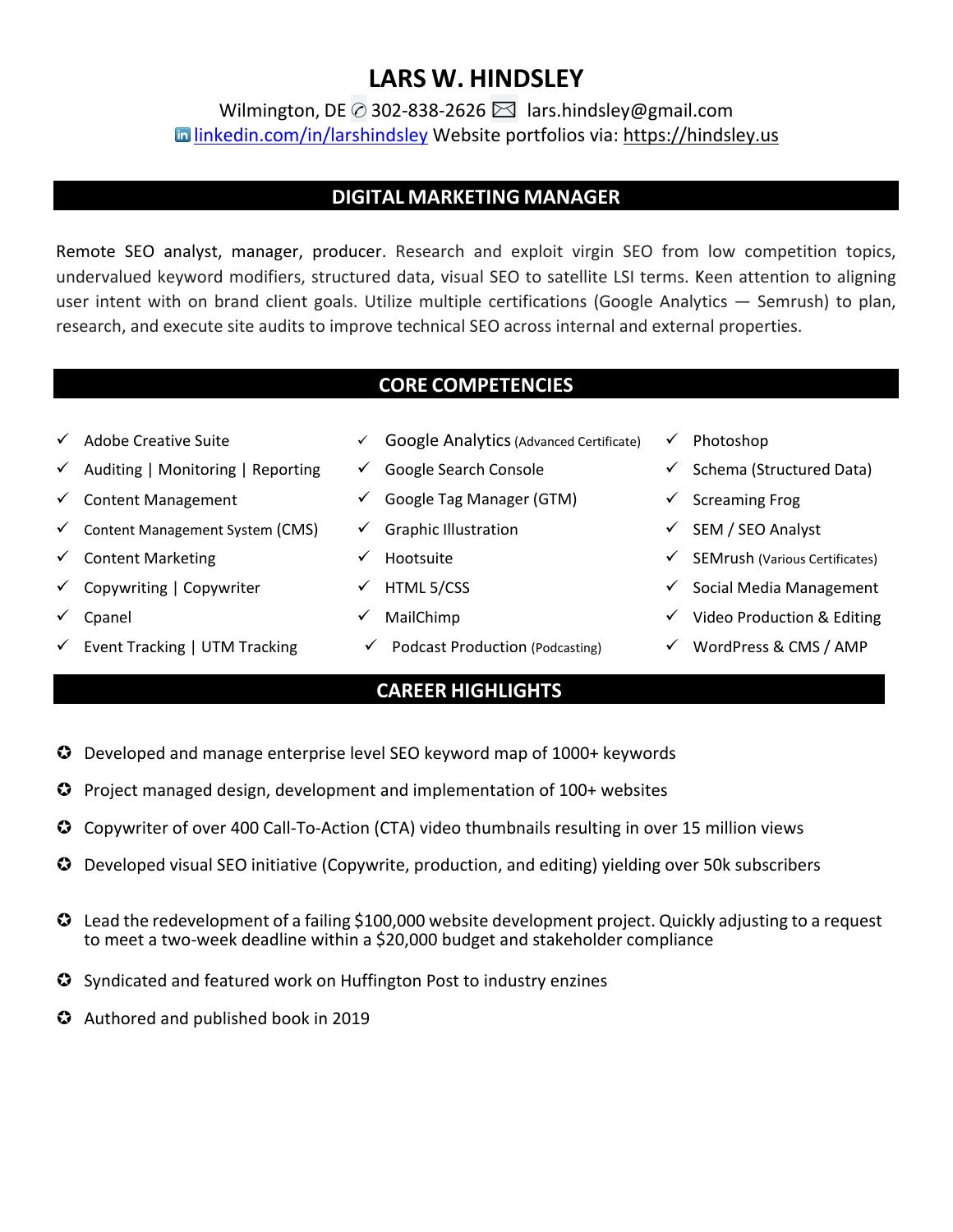# **CIT**, Burbank, California **April 2021** - present

### *Digital Marketing Manager*

FT-remote. Oversee multiple properties. Responsible rebranding and managing multiple SEO campaigns for B2B & B2C web properties. WordPress, Elementor, and CSS, Illustrator, Lightroom, Premiere and Photoshop — designed, developed, and implemented, regional civil law property, global language services company, 500+ keyword map. Develop SEO content. Keyword research, auditing, and monitoring tools: GA, Semrush, Ahrefs, Screaming Frog, GTMetrix. UTM tracking, Google Tag Manager. Track user behavior. Report and improve content to meet KPI metrics (KD vs Vol) and improve CTA remarketing improved ad copy and user experience. Develop assets in-house as Photoshop expert. Produce backlink relationships . Oversee Google My Business and Pay Per Click (PPC) Search Engine Marketing campaigns.

### **DM Media**, Newark, Delaware 2008 - 2021 *Digital Marketing Manager*

Full-cycle customer facing role. Sales, project manager, producer. Turn dormant web properties into powerful sales tools accomplished through data analysis and reporting tools. Onboard client, conduct SEO audits, initiate, and campaign, monitor and remarket.

- $\triangleright$  Write sales proposals in various apps including Microsoft Word to Adobe InDesign
- Manage internal and external Google Analytics (GA) accounts and properties
- $\triangleright$  Install Google Tag Manager (GTM) and GA scripts, & schema into HTML across various properties
- $\triangleright$  Define, update and revise client KPIs leveraging social media and web properties
- Conceptualize natural/organic SEO friendly webpages in Content Management Systems (WordPress CMS)
	- o Research articles including listicles o Content Marketing
	- o Pillar posts & topic clusters o Blogging
	- o SME Interviews o Reviews
- $\triangleright$  Implemented Agile Kanban workflow improving digital supply chain
- $\triangleright$  Collaborate with cross-functional teams to build content marketing initiatives addressing stakeholder requirements. Ex. Advised SEO changes lowered bounce rate from over 70% to 16% inside 120 days
- $\triangleright$  Drive internal marketing content initiatives i.e. ongoing SaaS (MailChimp) e-newsletter campaign to build brand authority impacting newsletter by 10% average growth monthly over 4 months